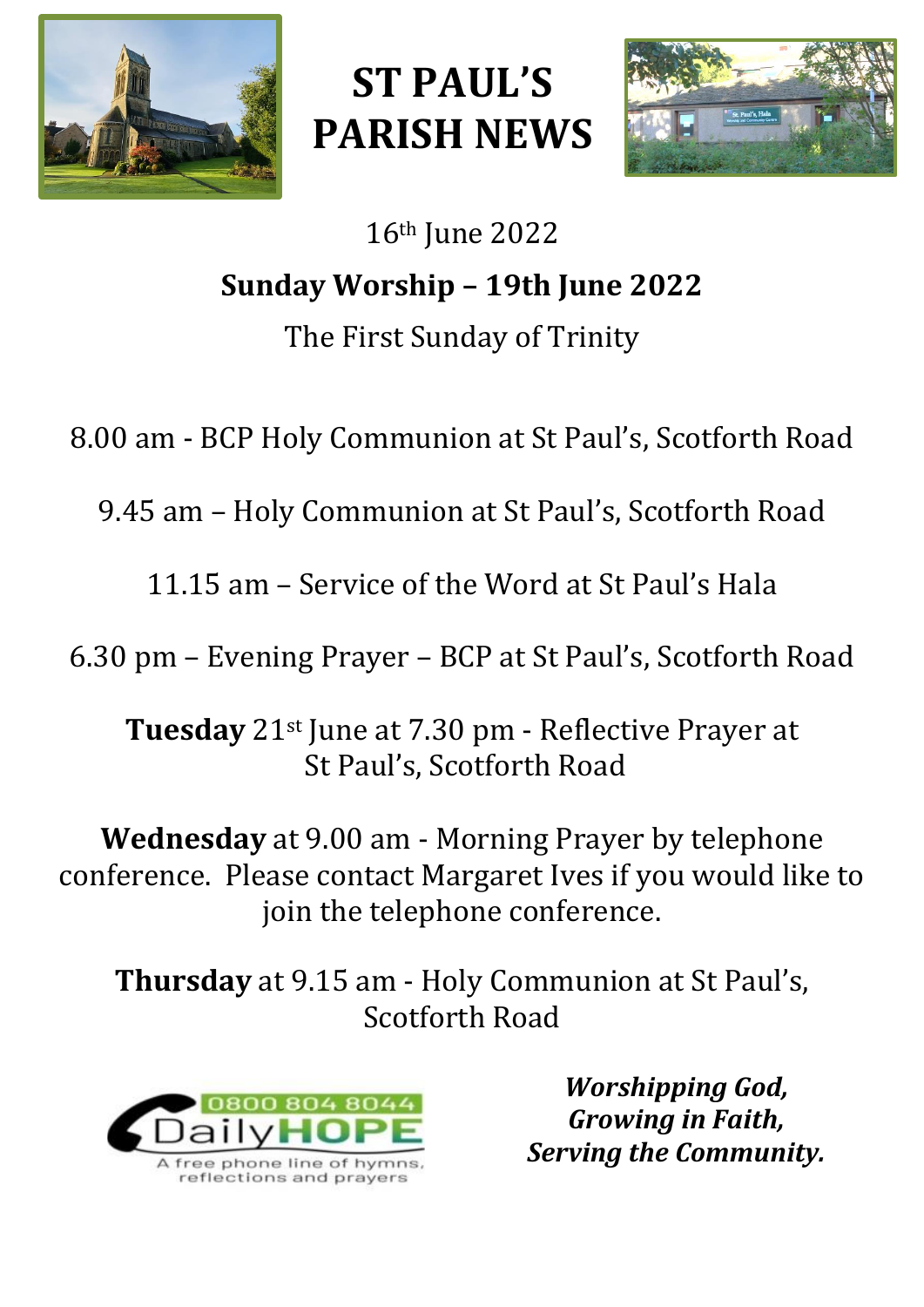# **Archdeacons' Primary Visitation by Jayne Weatherill:**



 Each year newly elected Churchwardens are invited to be admitted to office at a special service – usually led by the Archdeacon. This year the service was held at Lancaster Priory and Bishop Julian was in attendance as well as Archdeacon David. In a change to usual procedure, where the clergy and wardens from each parish are presented to the Archdeacon and blessed, it was much more informal. Bishop Julian invited all wardens to stand and we made our declarations all at the same time. Bishop Julian gave a short reflection on the bible reading

and Archdeacon David the 'charge' – which is a fancy way of saying he talked about matters of importance to parishes moving forward, including growing leaders, parish finances and new initiatives like 'The Vine'. The service was finished by giving thanks to Bishop Julian in recognition of his retirement at the end of July. It was interesting to note that other churches in Lancaster only have one warden – so we are not unique; Lancaster Priory and Christ Church are in a similar position to ourselves.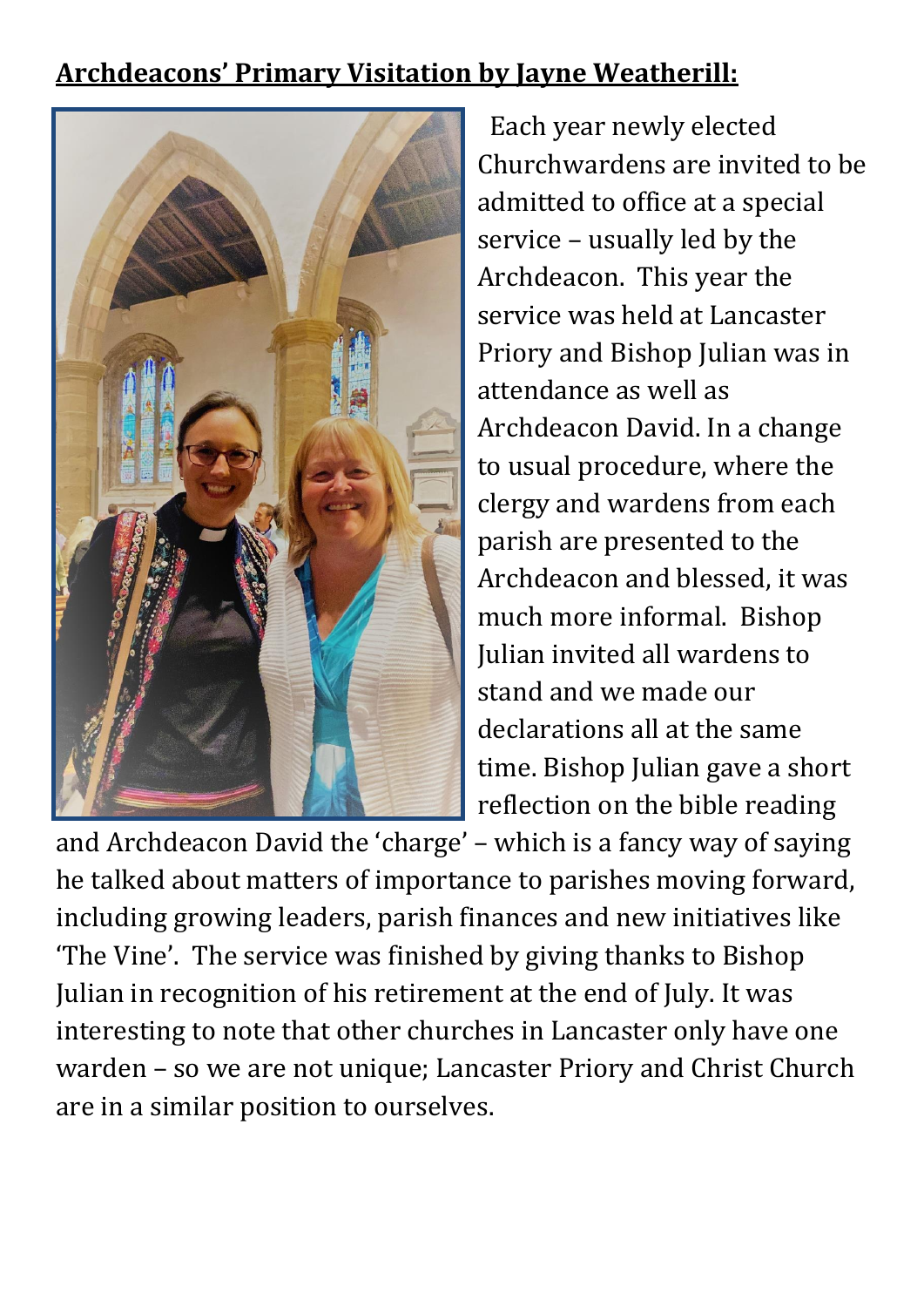# **FOR OUR PRAYERS**

**Our mission Partners:** For Stephen and Marit Impey's work with Wycliffe Bible Translators International.

**From our Parish prayer diary:** Scotforth Road: Hala Road to Burrowbeck ; Scotforth Road: Palatine Ave - Hala Road; Scotforth Road: Brunton House - Palatine Avenue

**From our Church prayer diary:** 16th Lancaster Beavers **Those who have asked for prayers for healing:** Mary Wilson, Eunice Parkinson, Marion Corkill, Maureen Thorpe, Mollie Glover, Reg Wollington, Mary Smith, Peter, Dorothy Camm, Denis & Barbara Beetham, Rev Rebecca

**All who mourn:** Bill Glasgow, Patricia Brock, Jean Edwards, Greta Lowther

#### **Parish Diary for the coming week:**

| Date & Time                 | Name of the Event               |
|-----------------------------|---------------------------------|
| Sunday 19th June at 12 noon | <b>Baptism of Bobby Michael</b> |
|                             | and Finlay Allan                |

# **Collect for 19th June 2022:**

Almighty and everlasting God, you have given us your servants grace, by the confession of a true faith, to acknowledge the glory of the eternal Trinity and in the power of the divine majesty to worship the Unity: keep us steadfast in this faith, that we may evermore be defended from all adversities; through Jesus Christ your Son our Lord, who is alive and reigns with you, in the unity of the Holy Spirit, one God, now and for ever.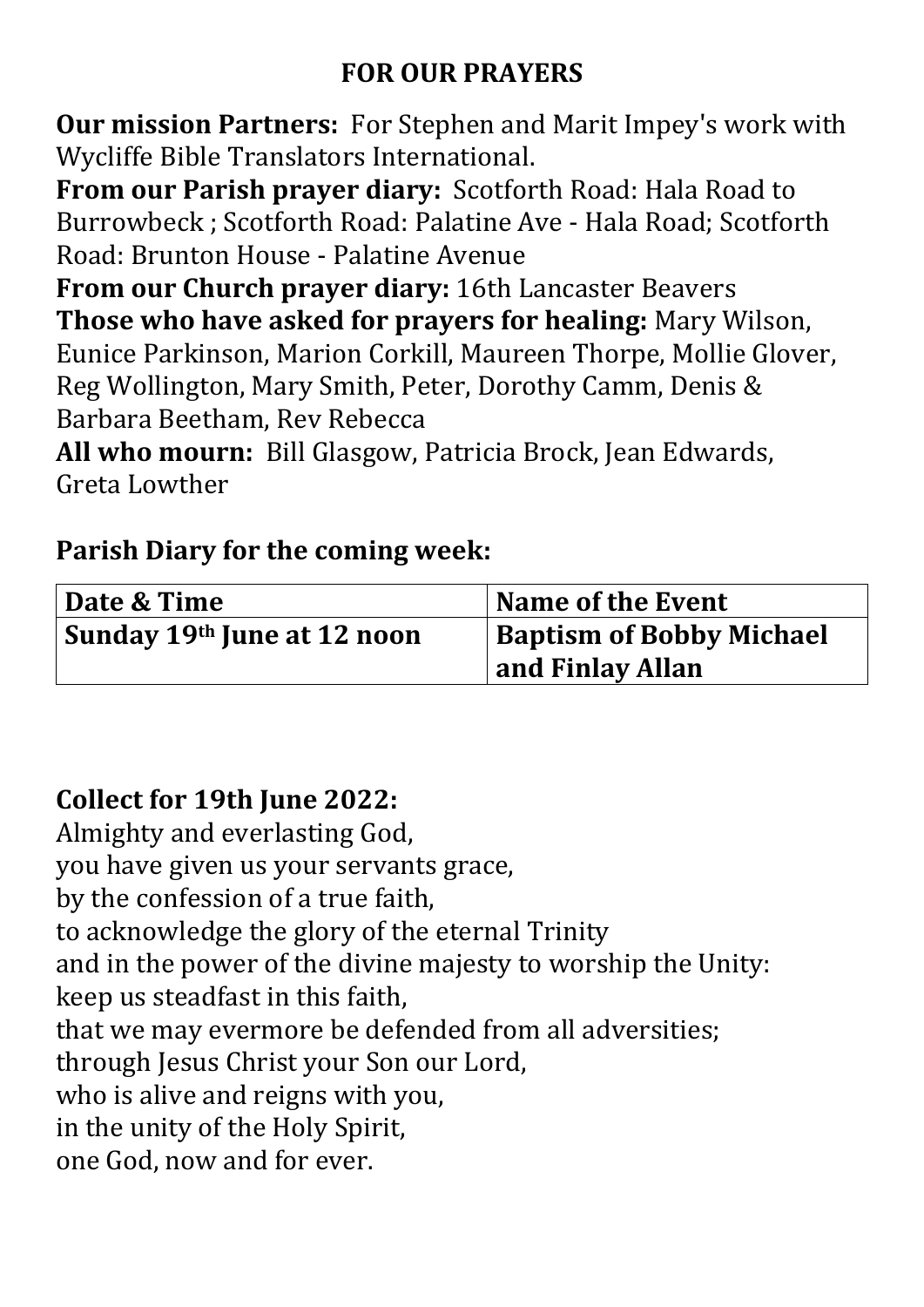# **Readings for 19th June 2022: Galatians 3.23-end**

<sup>23</sup> Now before faith came, we were imprisoned and guarded under the law until faith would be revealed. 24Therefore the law was our disciplinarian until Christ came, so that we might be justified by faith. 25But now that faith has come, we are no longer subject to a disciplinarian, 26for in Christ Jesus you are all children of God through faith. 27As many of you as were baptized into Christ have clothed yourselves with Christ. 28There is no longer Jew or Greek, there is no longer slave or free, there is no longer male and female; for all of you are one in Christ Jesus. 29And if you belong to Christ, then you are Abraham's offspring,<sup>[\\*](javascript:void(0);)</sup> heirs according to the promise.

#### **Luke 8.26-39**

<sup>26</sup> Then they arrived at the country of the Gerasenes,<sup>[\\*](javascript:void(0);)</sup> which is opposite Galilee. 27As he stepped out on land, a man of the city who had demons met him. For a long time he had worn<sup>[\\*](javascript:void(0);)</sup> no clothes, and he did not live in a house but in the tombs. 28When he saw Jesus, he fell down before him and shouted at the top of his voice, 'What have you to do with me, Jesus, Son of the Most High God? I beg you, do not torment me'— <sup>29</sup>for Jesus[\\*](javascript:void(0);) had commanded the unclean spirit to come out of the man. (For many times it had seized him; he was kept under guard and bound with chains and shackles, but he would break the bonds and be driven by the demon into the wilds.) 30Jesus then asked him, 'What is your name?' He said, 'Legion'; for many demons had entered him. 31They begged him not to order them to go back into the abyss.

<sup>32</sup> Now there on the hillside a large herd of swine was feeding; and the demons[\\*](javascript:void(0);) begged Jesus[\\*](javascript:void(0);) to let them enter these. So he gave them permission. 33Then the demons came out of the man and entered the swine, and the herd rushed down the steep bank into the lake and was drowned.

<sup>34</sup> When the swineherds saw what had happened, they ran off and told it in the city and in the country. 35Then people came out to see what had happened, and when they came to Jesus, they found the man from whom the demons had gone sitting at the feet of Jesus,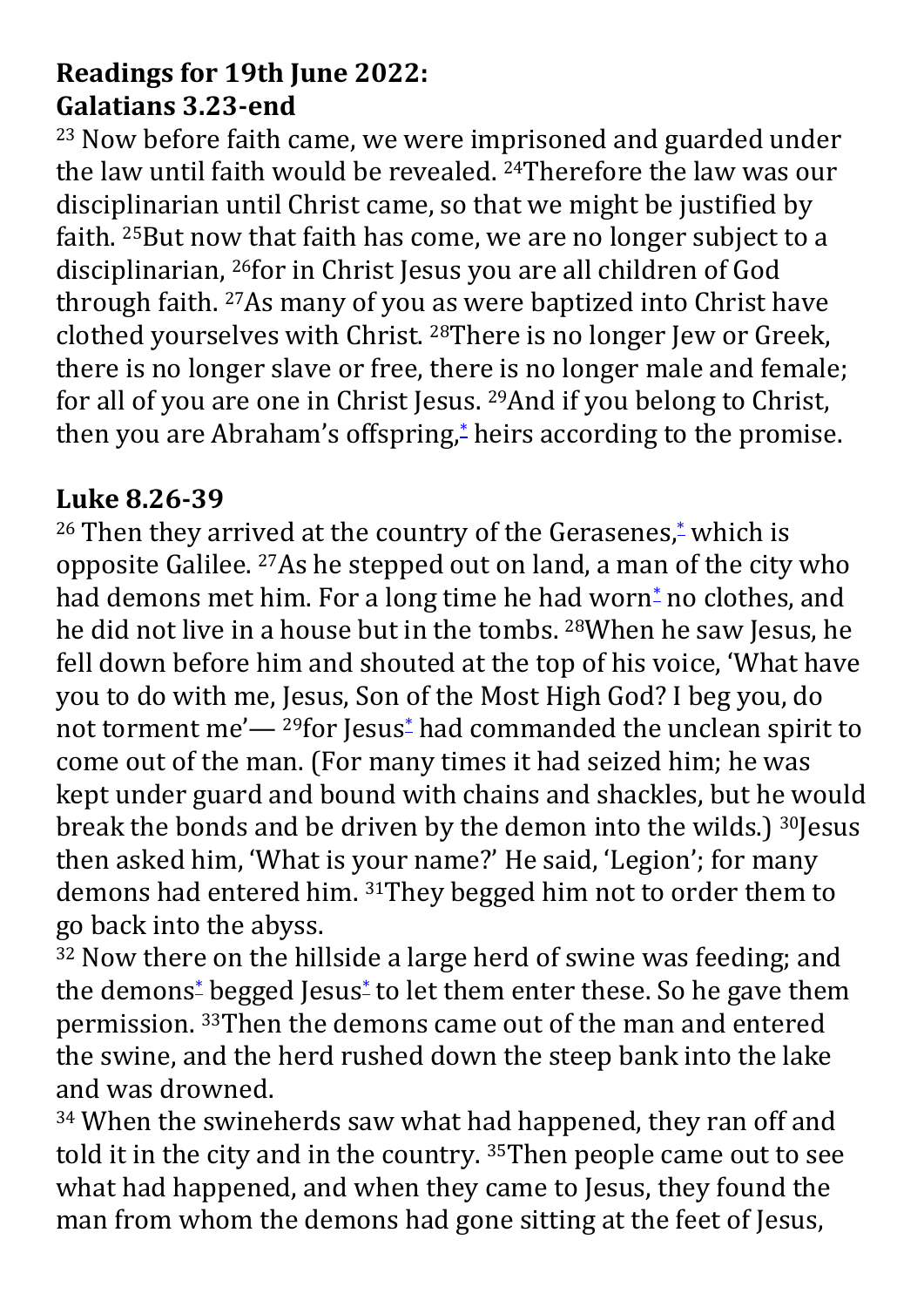clothed and in his right mind. And they were afraid. 36Those who had seen it told them how the one who had been possessed by demons had been healed. 37Then all the people of the surrounding country of the Gerasenes[\\*](javascript:void(0);) asked Jesus[\\*](javascript:void(0);) to leave them; for they were seized with great fear. So he got into the boat and returned. 38The man from whom the demons had gone begged that he might be with him; but Jesus<sup>[\\*](javascript:void(0);)</sup> sent him away, saying, <sup>39</sup>'Return to your home, and declare how much God has done for you.' So he went away, proclaiming throughout the city how much Jesus had done for him.

# **Post Communion Prayer:**

Almighty and eternal God, you have revealed yourself as Father, Son and Holy Spirit, and live and reign in the perfect unity of love: hold us firm in this faith, that we may know you in all your ways and evermore rejoice in your eternal glory, who are three Persons yet one God,

now and for ever.

*Shared from the Lectionary app. Material subject to copyright. Please visit the About this App page for further information.*

#### **Readings for next Sunday: 2 Kings 2.1-2, 6-14; Galatians 5.1,13-25; Luke 9.51-end**

#### **Parish Walk:**

The next Parish Walk will be on Sunday 26th to Caton Open Gardens. Please meet at the bottom of Palatine Avenue for 12.15 departure.

Bring a packed lunch and cost will be £3.50. Car sharing will be available.

#### **SLCT Prayer Walk:**

The South Lancaster Churches Together Prayer Walk this year will be on Thursday 30th June, beginning from St Paul's church garden at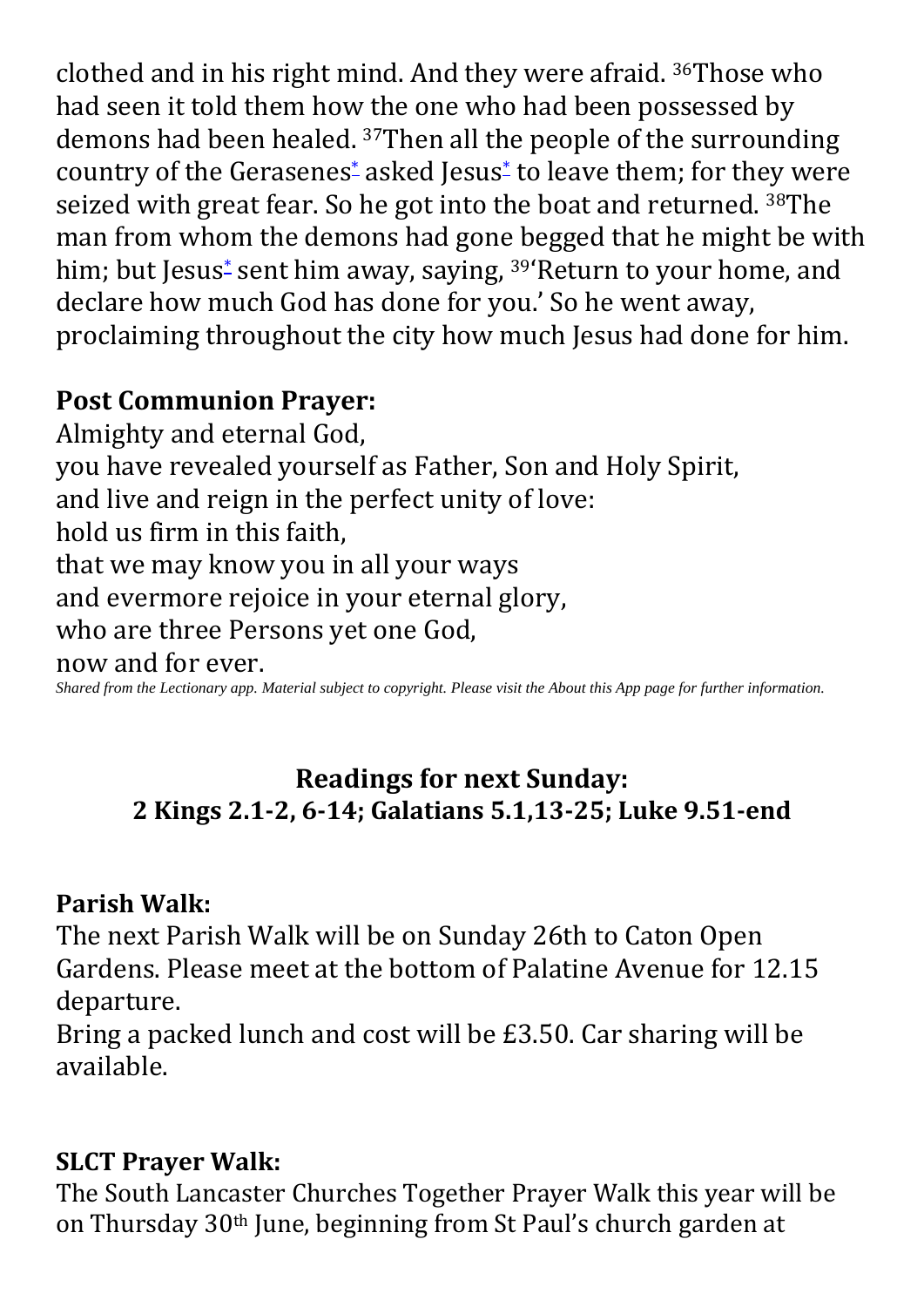7.00pm and ending at approximately 8.45pm in the Parish Hall for light refreshments.

Those of you who have been on one of our previous walks will know that they are not strenuous, are as much as possible on level ground and include places to sit for a short rest. We have tried to keep this walk a little shorter! If anyone would like to follow as much of the route as possible by car, please ask for information. Please do come and bring a friend.

If you are willing to lead a short prayer, we would be pleased to hear from you.

Help in moving chairs and brewing teas in the Hall for when the walkers return, would be much appreciated!

Contact Christine Medd - tel.64730 Email: [arton.medd@btinternet.com](mailto:arton.medd@btinternet.com) or Margaret Ives Tel. 67346 Email: [margaretives@btinternet.com](mailto:margaretives@btinternet.com)

# **Young Church:**

Last Sunday Young Church took part in the Churches Count on Nature Activity Week to bring local people together to discover the wildlife in their local church yard and record the species that they found. The results have been combined with those from across the UK in a nationwide database of wildlife in the UK by the National Biodiversity Network. This is a joint initiative promoted by Caring for God's Acre, A Rocha UK, the Church of England and the Church in Wales.

Young Church were excellent eco-detectives, and enjoyed

identifying so many different species. We now invite you to do the same. You may be lucky enough to see a swift fly over, watch a honey bee pollinating a flower or just enjoy the variety of blooming plants around you. So why not take a moment in this next week to pause in our beautiful church yard and enjoy God's creation?

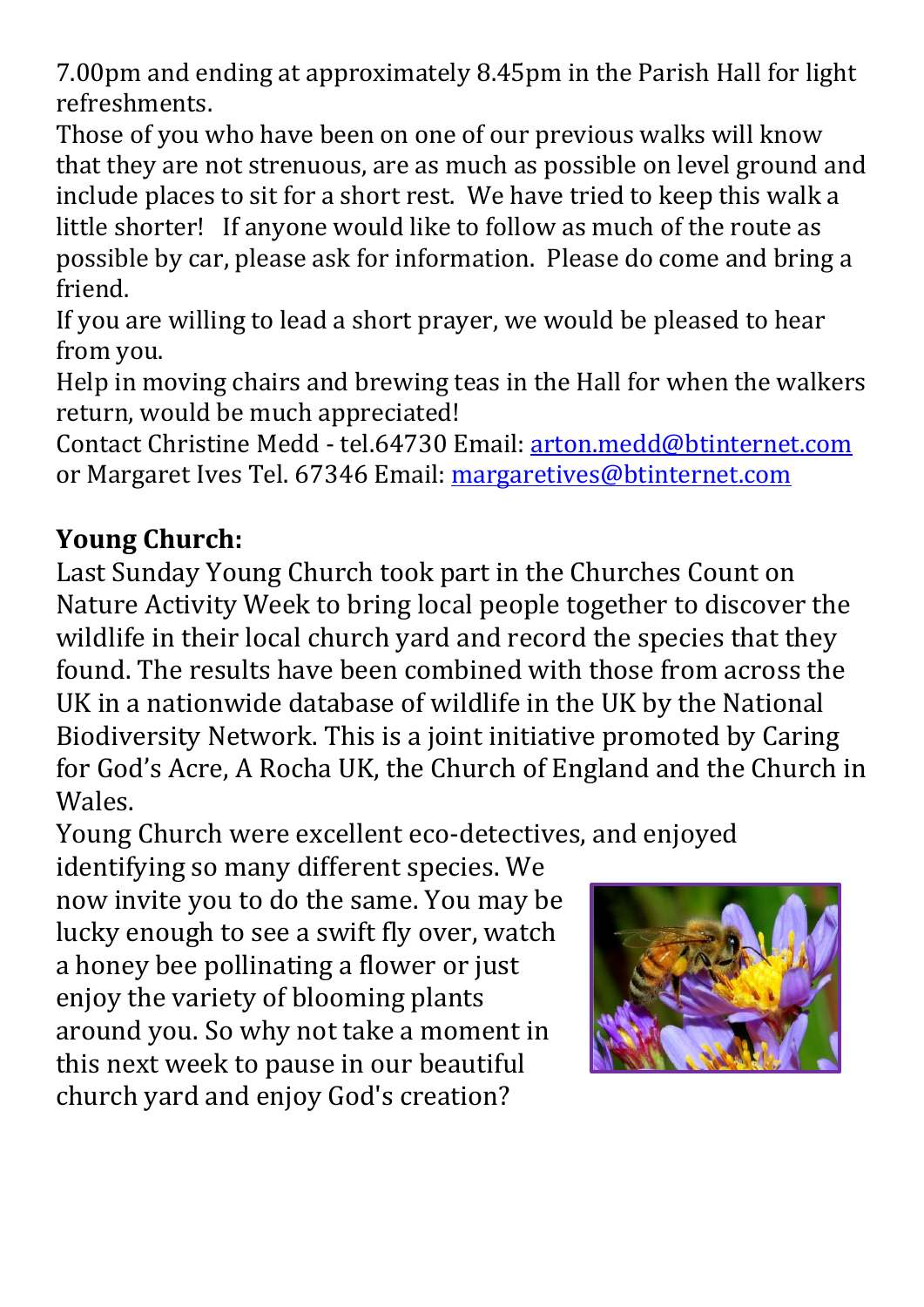

#### **Contactless Giving in Church is now available.**



Our machine will be at the back of church so that on your way out, rather than giving a cash donation, you could consider giving by card.

#### **Submissions for the Parish News**:

The deadline each week is Tuesday at noon but we can always add contributions to the following week's Parish News. We look forward to receiving your contributions and supporting each other in the Body of Christ during this time. Please email the parish office, leave a message on the answer machine for a telephone submission or post/leave an article for the Parish Office in the Parish Hall lett